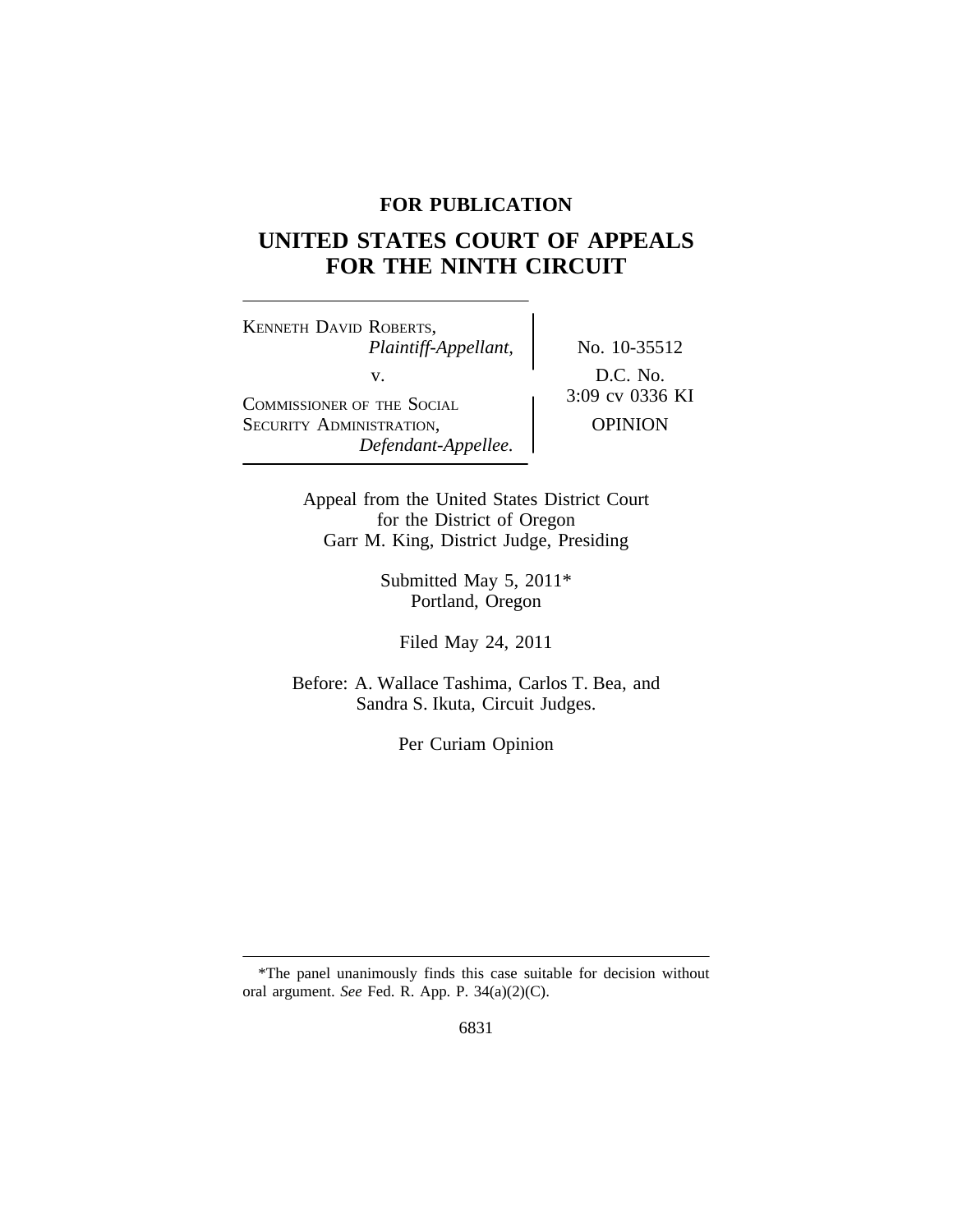#### **COUNSEL**

Tim Wilborn, Oregon City, Oregon, for the plaintiffappellant.

Daphne Banay, Assistant Regional Counsel, Social Security Administration, Seattle, Washington, for the defendantappellee.

### **OPINION**

## PER CURIAM:

Kenneth David Roberts ("Roberts") applied for Supplemental Security Income disability benefits on October 17, 2005, alleging disability due to a combination of impairments that included bilateral carpal tunnel syndrome, degenerative disc disease, Hepatitis C, and hearing loss. After his applica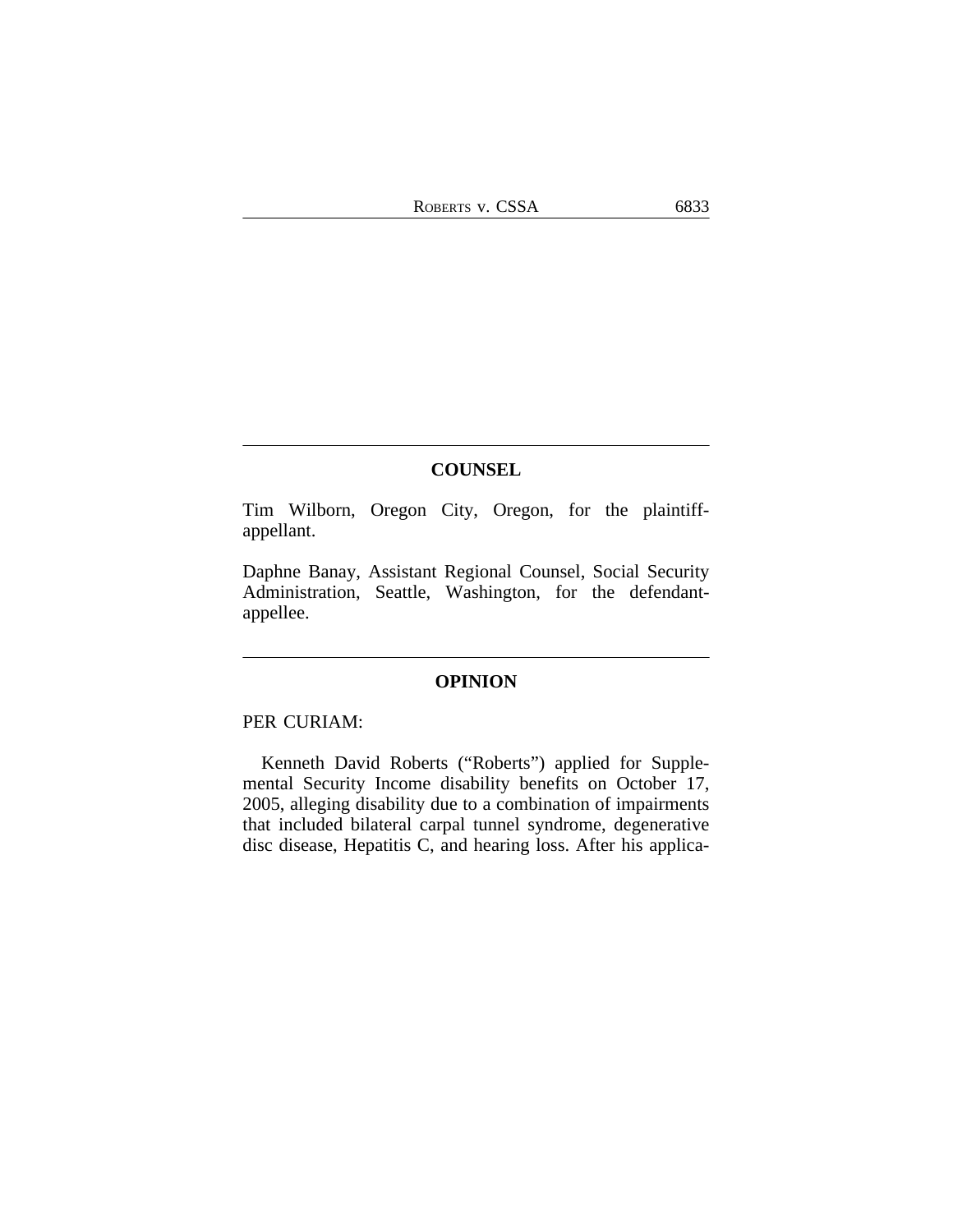tion was denied initially and upon reconsideration, Roberts received a hearing before an administrative law judge ("ALJ"). The ALJ determined that Roberts suffered from severe carpal tunnel syndrome, degenerative disc disease, and hearing loss, but found that he was able to perform jobs that existed in significant numbers in the national economy; hence, that he was not disabled. The district court affirmed the ALJ's decision. Roberts now appeals, contending, *inter alia*, that his waiver of his right to representation at his hearing before the ALJ was invalid. We affirm.**<sup>1</sup>**

Roberts was represented by counsel in the initial stages of his agency appeal. However, his counsel withdrew prior to his hearing before the ALJ. Roberts therefore was unrepresented at the hearing. He argues that the ALJ erred by failing to make sure he had sufficient information to make a decision regarding representation at the hearing and that this failure affected the outcome of his agency appeal.

**[1]** The Commissioner of the Social Security Administration ("Commissioner") is required by statute to "notify each claimant in writing . . . of the options for obtaining attorneys to represent individuals in presenting their cases before the Commissioner . . . ." This notification must "also advise the claimant of the availability to qualifying claimants of legal services organizations which provide legal services free of charge." 42 U.S.C. § 406(c); *see also* 20 C.F.R. § 404.1706. Roberts does not contend that this statutory requirement was not met here, nor would he have any basis for doing so. The Notice of Disapproved Claim that he received after the initial denial of his claim and the Notice of Reconsideration that he received after denial on reconsideration both state that "you can have a friend, lawyer or someone else" help with the

**<sup>1</sup>** In this opinion, we address only Roberts' contention regarding his waiver of representation at the hearing. We address Roberts' remaining contentions in a memorandum disposition filed concurrently with this opinion.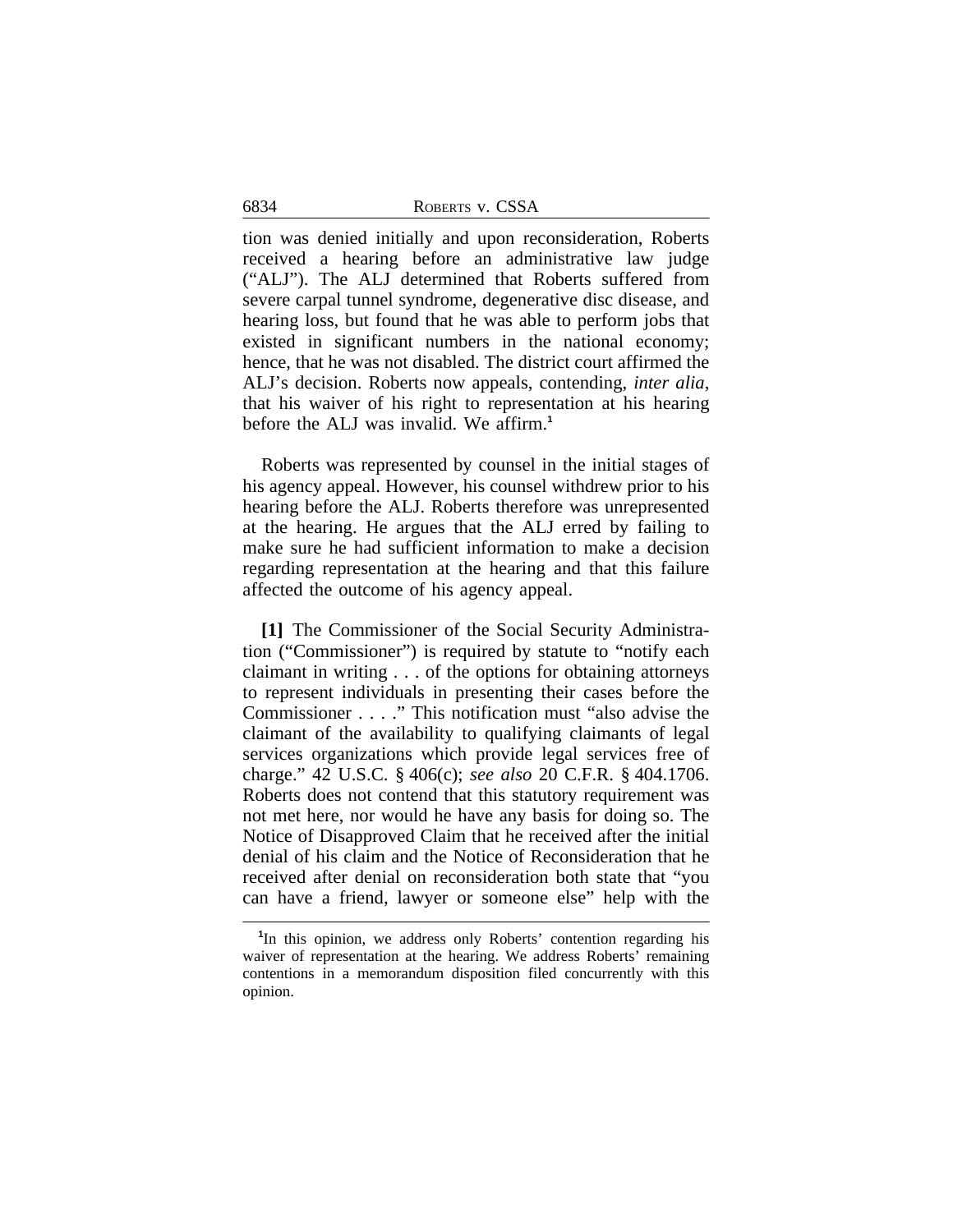| ROBERTS V. CSSA | 6835 |
|-----------------|------|
|-----------------|------|

appeal and that "[t]here are groups that can . . . give you free legal services if you qualify." These notices also mention the possibility of hiring an attorney on a contingency basis and refer claimants to their local Social Security office for a list of groups that can help with the appeal.

**[2]** Instead, Roberts contends that the ALJ was required to give him additional information on the value of having an attorney, and his options for securing one. He relies on two sources for this argument. One is the Commissioner's Hearings, Appeals and Litigation Law Manual ("HALLEX"), which states that the ALJ "should ensure on the record" that an unrepresented claimant "has been properly advised of the right to representation and . . . is capable of making an informed choice about representation," and goes on to list several questions that an ALJ may wish to ask the claimant in order to accomplish this. HALLEX I-2-6-52. HALLEX, however, does not "carry the force of law and [is] not binding upon the agency." *Parra v. Astrue*, 481 F.3d 742, 749 (9th Cir. 2007). Therefore, we do not "review allegations of noncompliance with [its] provisions." *Id*.

The other authority on which Robert relies is *Thompson v. Sullivan*, 933 F.2d 581 (7th Cir. 1991). There, the Seventh Circuit held that the agency erred even though the claimant had received a notice of hearing stating that he had the right to be represented by an attorney, explaining the ways in which an attorney could help him at the hearing, noting the possibility of free or contingency-based representation, and listing organizations which could help him locate an attorney. *Id.* at 584. The ALJ had allowed the claimant to proceed with the hearing without representation despite the fact that the claimant had made comments at the outset suggesting that he had decided to do so because he believed his inability to pay would prevent him from obtaining an attorney. *Id.* at 585. The Seventh Circuit concluded that the ALJ had erred by failing "to fully discuss the benefits of legal representation or the possibility of contingency arrangements." *Id.* The Fifth and